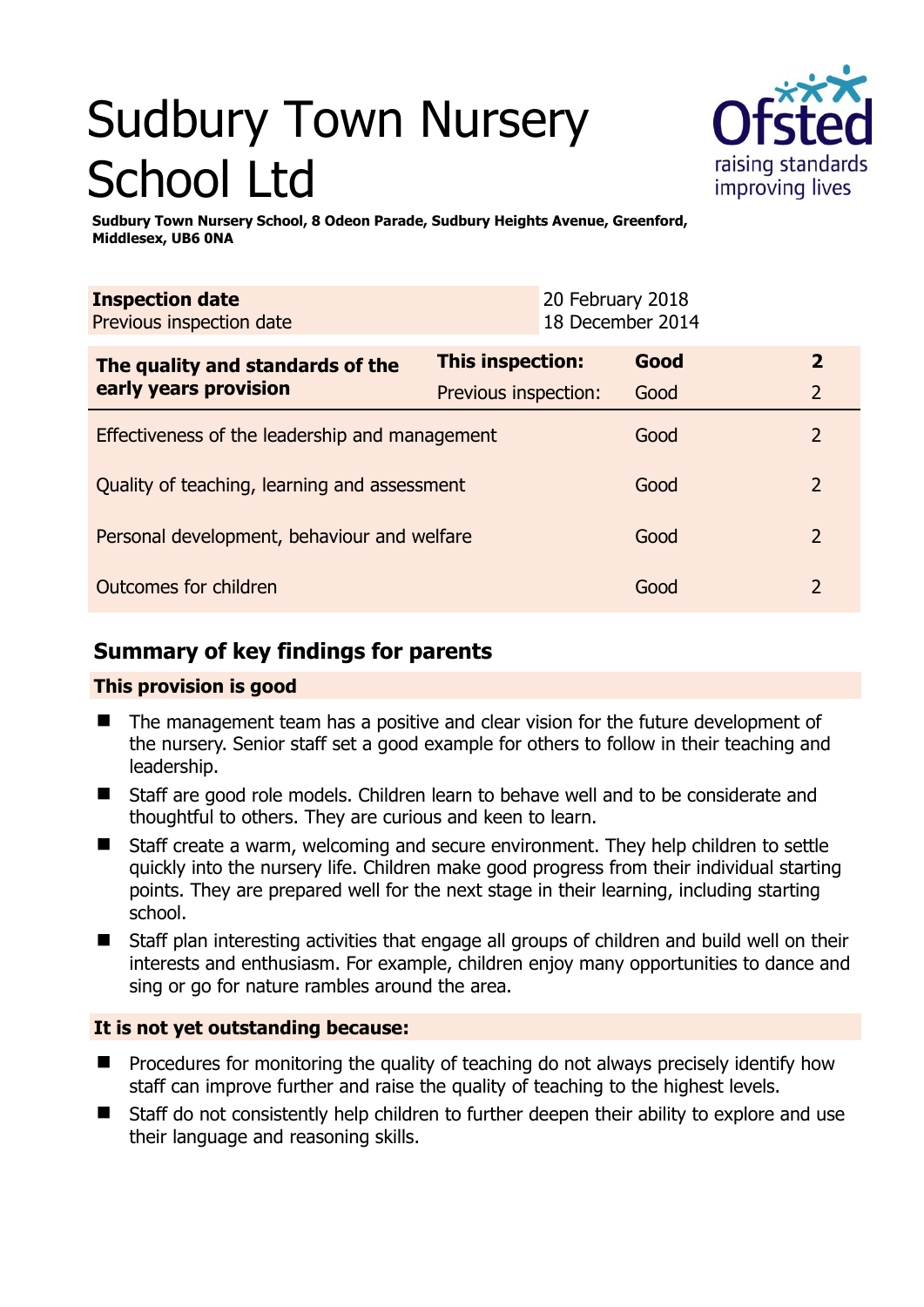# **What the setting needs to do to improve further**

#### **To further improve the quality of the early years provision the provider should:**

- $\blacksquare$  sharpen procedures to evaluate staff practice to raise the quality of teaching to an even higher level
- strengthen staff's interaction skills further to consistently deepen children's ability to explore and use their language and reasoning skills.

#### **Inspection activities**

- The inspector observed the quality of teaching during activities indoors and outdoors and assessed the impact this has on children's learning.
- The inspector completed joint observations with the nursery manager and deputy manager.
- The inspector spoke to staff and children during the inspection.
- The inspector held a meeting with the manager. He looked at relevant documentation, such as evidence of the suitability of staff.
- The inspector spoke to parents and took account of their views.

#### **Inspector**

Andrew Clark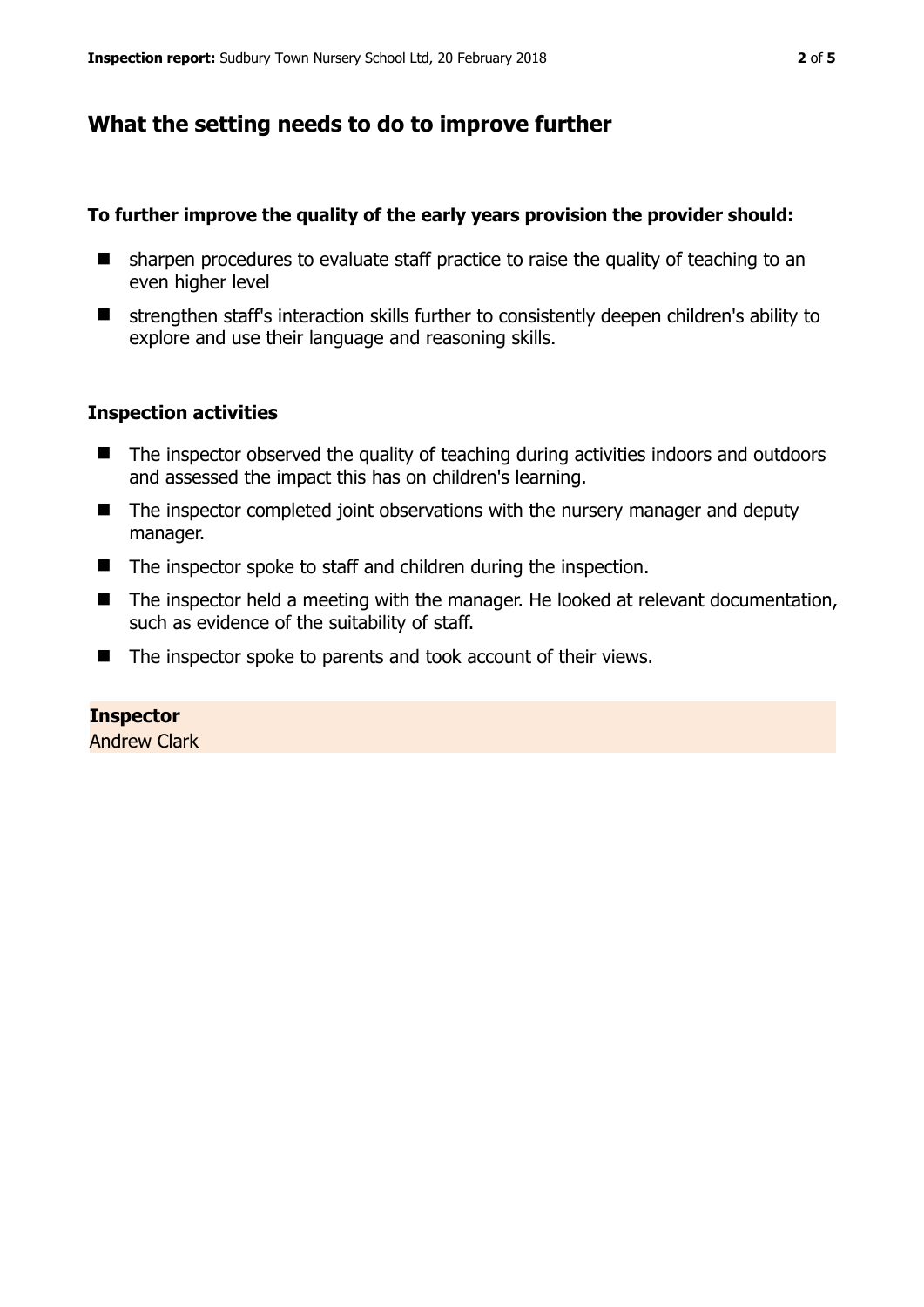# **Inspection findings**

## **Effectiveness of the leadership and management is good**

Safeguarding is effective. Staff understand how to keep children of all ages safe and secure. They take good advantage of available training to develop their skills in child protection. All staff are qualified paediatric first-aiders and receive regular updates to their training. The management team has high expectations. They actively draw on the views of staff, parents and children to improve the provision. For example, they have acted on staff's ideas for developing planning to be even more responsive to children's changing needs and interests. Staff work closely with parents. They provide a wide range of information about children's progress and guidance on ways to help them at home. They share information with other settings children attend to help their learning.

## **Quality of teaching, learning and assessment is good**

Staff make good use of information from parents. They accurately identify children's starting points and establish their interests and needs to build on. Staff make positive use of rigorous assessments of children's progress to plan activities that help them to achieve the next steps in learning. For example, they carefully structure activities to help children who speak English as an additional language to develop their vocabulary and use their speaking skills regularly. Staff provide many sensory opportunities, such as wet and dry sand and bubbly and foaming water, to help babies and young children develop their awareness of the world around them. Children are helped to explore mathematics through, for example, ordering perfume bottles by size in their role-play house or matching pairs of animals in a picture card game.

## **Personal development, behaviour and welfare are good**

Children develop a strong sense of fairness and tolerance. They learn to play well with other children and spend time together in group activities or listening to stories. Children are helped to be gentle and thoughtful to each other. Staff skilfully help children who find it hard to manage their own emotions to improve their own behaviour. Children are helped to identify risks and to play safely. For example, children have a very good understanding of the importance of looking and listening carefully when they are near roads on their many walks and visits. Children learn to wash their hands carefully and develop an understanding of good hygiene. The nursery provides nourishing and healthy meals, which children eat with good levels of independence.

## **Outcomes for children are good**

Children achieve well throughout their time in the nursery. Staff are quick to identify any gaps in children's learning and take steps to address them. Children make good progress in their early reading and writing skills when, for example, they identify their name on the registration board or write their name independently for the first time. They enjoy making marks in trays of coloured foam. Children's creative skills are developing well. For example, they mix colours accurately to create pictures of jungle animals.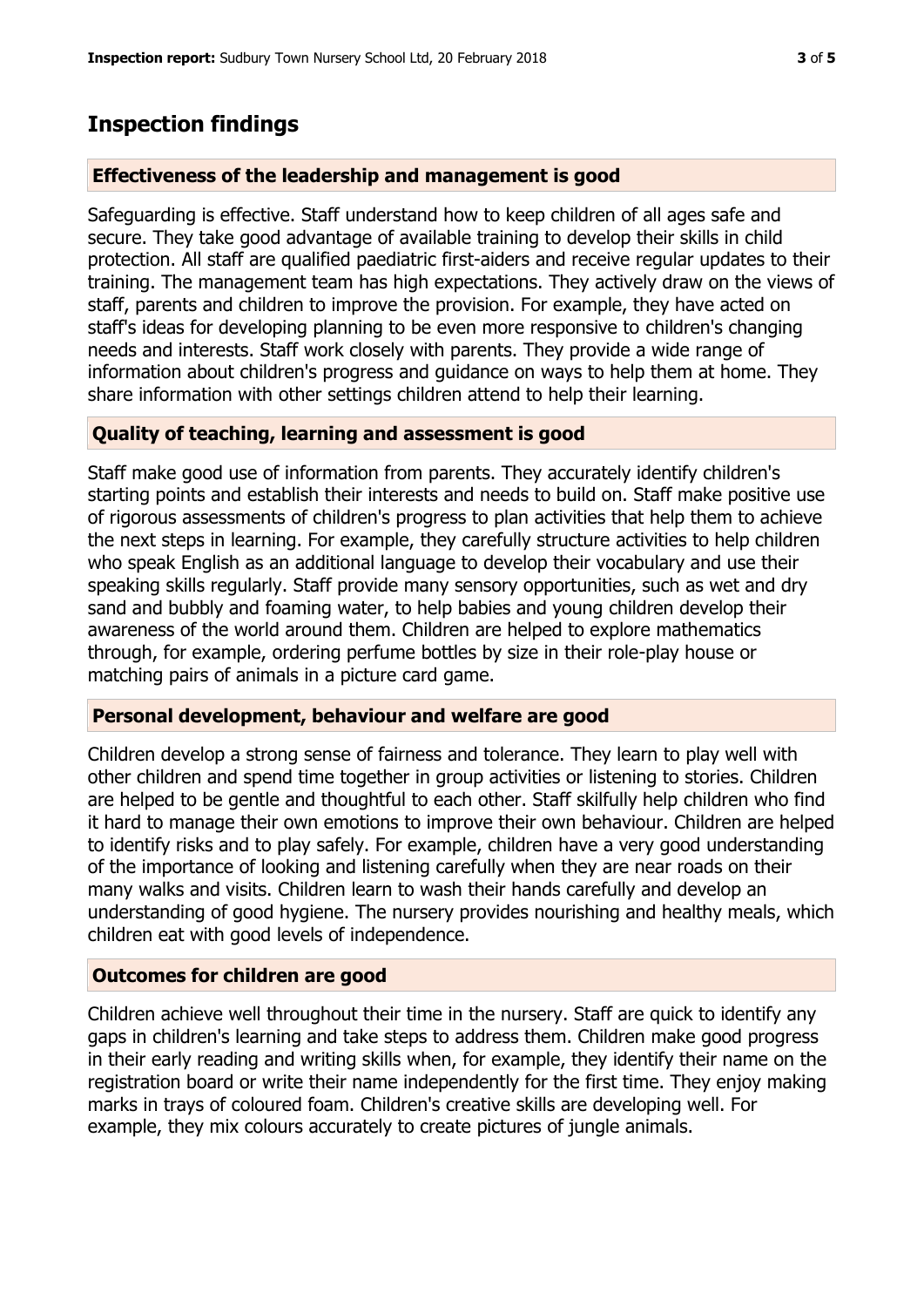# **Setting details**

| Unique reference number                             | EY381600                                                                             |  |
|-----------------------------------------------------|--------------------------------------------------------------------------------------|--|
| <b>Local authority</b>                              | Ealing                                                                               |  |
| <b>Inspection number</b>                            | 1071055                                                                              |  |
| <b>Type of provision</b>                            | Full-time provision                                                                  |  |
| Day care type                                       | Childcare - Non-Domestic                                                             |  |
| <b>Registers</b>                                    | Early Years Register, Compulsory Childcare<br>Register, Voluntary Childcare Register |  |
| Age range of children                               | $1 - 4$                                                                              |  |
| <b>Total number of places</b>                       | 48                                                                                   |  |
| <b>Number of children on roll</b>                   | 51                                                                                   |  |
| Name of registered person                           | Sudbury Town Nursery School Limited                                                  |  |
| <b>Registered person unique</b><br>reference number | RP908371                                                                             |  |
| Date of previous inspection                         | 18 December 2014                                                                     |  |
| <b>Telephone number</b>                             | 02089024999                                                                          |  |

Sudbury Town Nursery School Ltd registered in 2008. The nursery employs 10 members of childcare staff. Of these, seven hold appropriate early years qualifications at level 3 or higher, including one at level 4. The setting opens from Monday to Friday all year round. Sessions are from 8am until 5.30pm. The nursery provides funded early education for two- , three- and four-year-old children.

This inspection was carried out by Ofsted under sections 49 and 50 of the Childcare Act 2006 on the quality and standards of provision that is registered on the Early Years Register. The registered person must ensure that this provision complies with the statutory framework for children's learning, development and care, known as the early years foundation stage.

Any complaints about the inspection or the report should be made following the procedures set out in the guidance 'Complaints procedure: raising concerns and making complaints about Ofsted', which is available from Ofsted's website: www.gov.uk/government/organisations/ofsted. If you would like Ofsted to send you a copy of the guidance, please telephone 0300 123 4234, or email enquiries@ofsted.gov.uk.